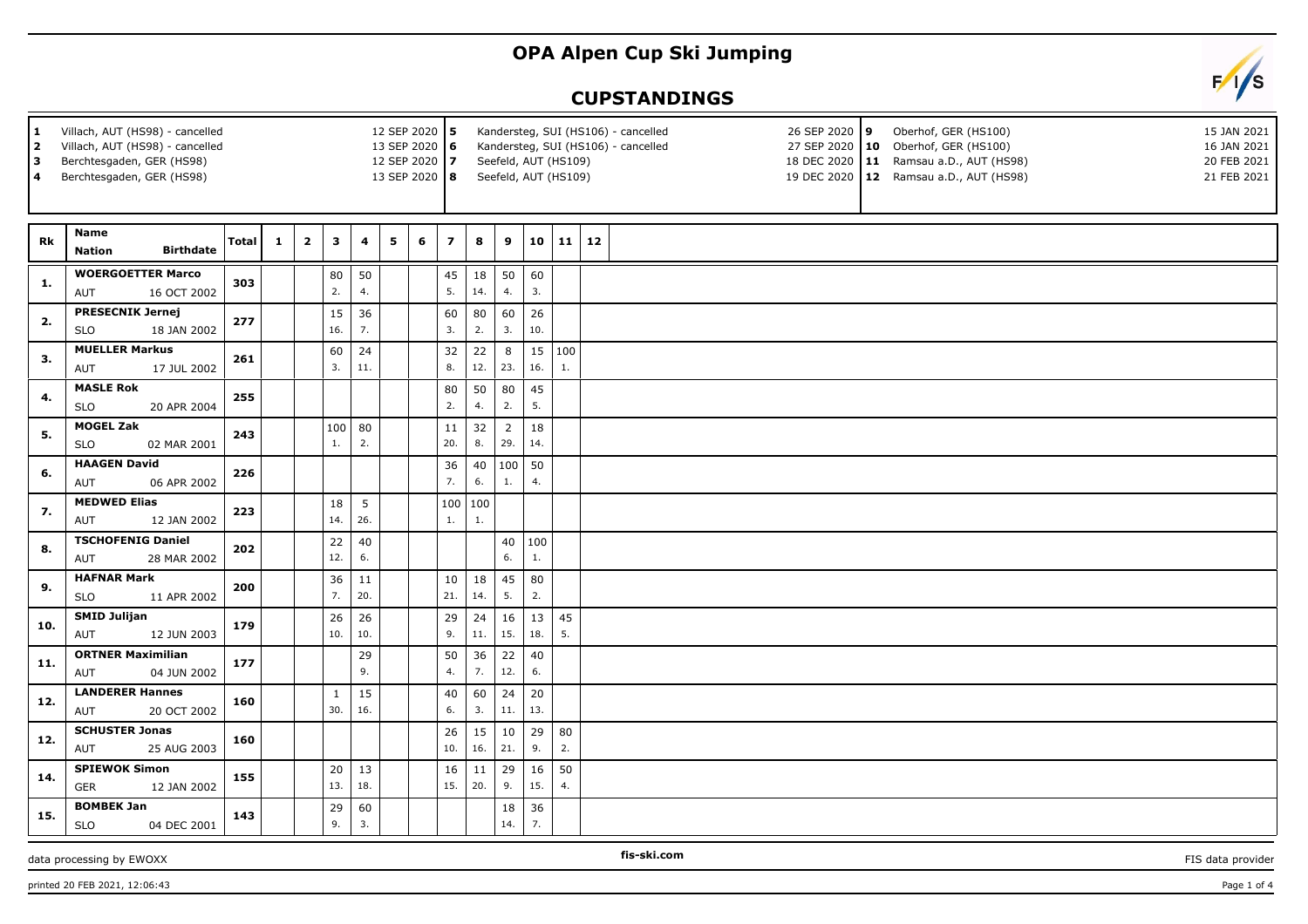| Rk  | Name<br><b>Birthdate</b><br>Nation                  | Total | $\mathbf{1}$ | $\overline{\mathbf{2}}$ | $\mathbf{3}$ | 4                     | 5 | 6 | $\overline{z}$        | 8         | 9                     | 10                    | 11                    | 12 |  |
|-----|-----------------------------------------------------|-------|--------------|-------------------------|--------------|-----------------------|---|---|-----------------------|-----------|-----------------------|-----------------------|-----------------------|----|--|
| 16. | <b>BACHLINGER Niklas</b><br>AUT<br>22 DEC 2001      | 140   |              |                         | 6.           | 40 100<br>1.          |   |   |                       |           |                       |                       |                       |    |  |
| 17. | <b>FOUBERT Valentin</b><br>17 AUG 2002<br>FRA       | 136   |              |                         | 50<br>4.     | 45<br>5.              |   |   |                       |           | 9<br>22.              | 32<br>8.              |                       |    |  |
| 18. | <b>GRILC Tjas</b><br><b>SLO</b><br>03 SEP 2001      | 132   |              |                         | 32<br>8.     | 22<br>12.             |   |   | 22<br>12.             | 13.       | $20 \mid 13$<br>18.   | $12 \mid 11$<br>19.   | 20.                   |    |  |
| 19. | <b>EKART Taj</b><br><b>SLO</b><br>15 JUL 2004       | 121   |              |                         | 14<br>17.    | 6<br>25.              |   |   | 15<br>16.             |           | 20<br>13.             | 6<br>25.              | 60<br>3.              |    |  |
| 20. | <b>MODRICKER Quirin</b><br>GER<br>25 MAY 2001       | 107   |              |                         | 10<br>21.    | 9<br>22.              |   |   | $\overline{7}$<br>24. | 45<br>5.  | 36<br>7.              |                       |                       |    |  |
| 21. | <b>BATBY Alessandro</b><br>20 NOV 2001<br>FRA       | 92    |              |                         | 11<br>20.    | $\overline{2}$<br>29. |   |   | 13<br>18.             | 29<br>9.  | $\vert$ 15<br>16.     | 22<br>12.             |                       |    |  |
| 22. | <b>STRZINAR Marcel</b><br><b>SLO</b><br>18 JAN 2002 | 88    |              |                         | 5<br>26.     | 18<br>14.             |   |   |                       | 26<br>10. | 32<br>8.              | $\overline{7}$<br>24. |                       |    |  |
| 23. | <b>WHITE Jack</b><br>FRA<br>15 DEC 2001             | 75    |              |                         | 16<br>15.    | 20<br>13.             |   |   | 9<br>22.              | 6<br>25.  |                       | 24<br>11.             |                       |    |  |
| 24. | <b>HAAS Claudio</b><br>GER<br>13 MAR 2001           | 70    |              |                         | 9<br>22.     | 14<br>17.             |   |   | 26<br>10.             |           | $\overline{7}$<br>24. | 14<br>17.             |                       |    |  |
| 25. | <b>HOFER Michael</b><br>AUT<br>22 AUG 2002          | 67    |              |                         | 45<br>5.     | 16<br>15.             |   |   |                       |           |                       |                       | 6<br>25.              |    |  |
| 26. | <b>ZIMMERMANN Raffael</b><br>AUT<br>17 AUG 2003     | 65    |              |                         | 12<br>19.    | 12<br>19.             |   |   | 18<br>14.             | 12<br>19. |                       | $\overline{4}$<br>27. | $\overline{7}$<br>24. |    |  |
| 27. | <b>OBLAK Rok</b><br><b>SLO</b><br>16 JUL 2001       | 64    |              |                         |              |                       |   |   |                       |           | 14<br>17.             | 10<br>21.             | 40<br>6.              |    |  |
| 28. | <b>KULMITZER Dominik</b><br>AUT<br>12 AUG 2002      | 56    |              |                         |              |                       |   |   | 12<br>19.             |           | 6<br>25.              | 9<br>22.              | 29<br>9.              |    |  |
| 28. | <b>PETER Dominik</b><br>30 MAY 2001<br>SUI          | 56    |              |                         | 24<br>11.    | 32<br>8.              |   |   |                       |           |                       |                       |                       |    |  |
| 30. | <b>GEYER Luca</b><br>GER<br>19 JUL 2002             | 55    |              |                         |              | 8<br>23.              |   |   | 20<br>13.             | 14<br>17. |                       |                       | 13<br>18.             |    |  |
| 31. | <b>ZAVRSNIK Gorazd</b><br>21 APR 2003<br><b>SLO</b> | 52    |              |                         |              |                       |   |   |                       |           | 26<br>10.             |                       | 26<br>10.             |    |  |
| 32. | <b>BARTOLJ Maksim</b><br><b>SLO</b><br>01 MAY 2003  | 51    |              |                         | 13<br>18.    |                       |   |   | 6<br>25.              | 5<br>26.  | $\overline{3}$<br>28. |                       | 24<br>11.             |    |  |
| 33. | <b>BRAUN Finn</b><br>GER<br>14 JAN 2002             | 46    |              |                         | 6<br>25.     | 4<br>27.              |   |   | 8<br>23.              | 13<br>18. |                       | $\mathbf{1}$<br>30.   | 14<br>17.             |    |  |
| 34. | <b>HLADNIK Matic</b><br><b>SLO</b><br>18 OCT 2002   | 43    |              |                         |              |                       |   |   |                       |           | 11<br>20.             |                       | 32<br>8.              |    |  |

data processing by EWOXX **FIS data provider FIS data provider FIS data provider FIS data provider FIS data provider** 

printed 20 FEB 2021, 12:06:43 Page 2 of 4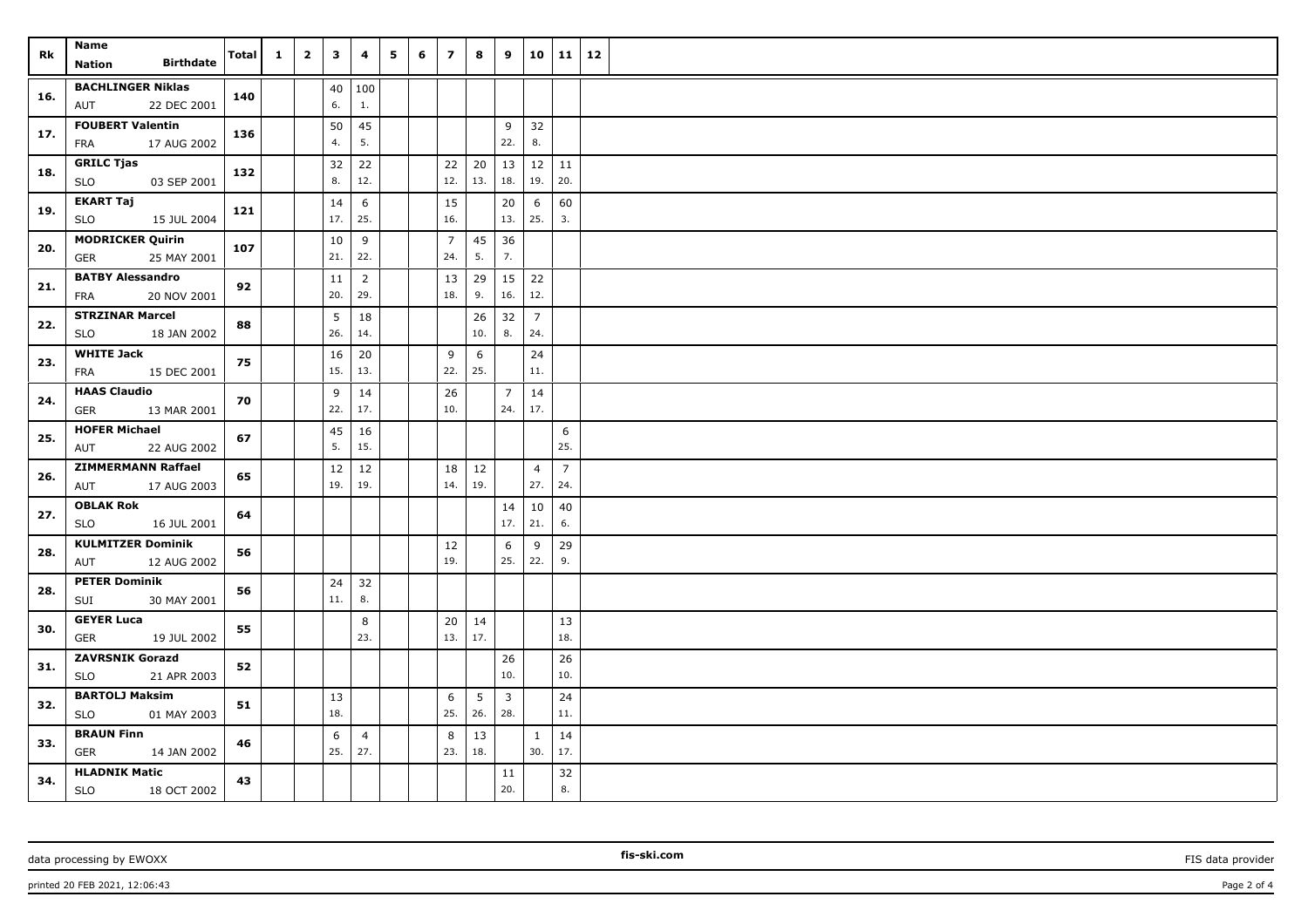| Rk  | Name<br><b>Birthdate</b><br>Nation                       | Total          | $\mathbf{1}$ | $\overline{\mathbf{2}}$ | $\overline{\mathbf{3}}$ | 4                              | 5 | 6 | $\overline{z}$ | 8              | 9                     |                       |                | $10 \mid 11 \mid 12$ |
|-----|----------------------------------------------------------|----------------|--------------|-------------------------|-------------------------|--------------------------------|---|---|----------------|----------------|-----------------------|-----------------------|----------------|----------------------|
|     |                                                          |                |              |                         |                         |                                |   |   |                |                |                       |                       |                |                      |
| 35. | <b>LIPOVSEK ROCNIK Miha</b><br><b>SLO</b><br>14 AUG 2003 | 40             |              |                         |                         |                                |   |   |                |                | $\overline{4}$<br>27. |                       | 36<br>7.       |                      |
|     | <b>KOGLER Elias</b>                                      |                |              |                         |                         |                                |   |   | $\overline{3}$ | $\mathbf{1}$   |                       | 5                     | 18             |                      |
| 36. | 22 APR 2003<br>AUT                                       | 27             |              |                         |                         |                                |   |   | 28.            | 30.            |                       | 26.                   | 14.            |                      |
| 37. | <b>CECON Francesco</b>                                   | 24             |              |                         |                         |                                |   |   | 14             | 10             |                       |                       |                |                      |
|     | 13 NOV 2001<br>ITA                                       |                |              |                         |                         |                                |   |   | 17.            | 21.            |                       |                       |                |                      |
| 38. | <b>GRUNDMANN Paul Justu</b>                              | 23             |              |                         | 8                       |                                |   |   | $\overline{3}$ |                |                       |                       | 12             |                      |
|     | GER<br>26 MAY 2003                                       |                |              |                         | 23.                     |                                |   |   | 28.            |                |                       |                       | 19.            |                      |
| 39. | <b>WAKOLBINGER Lukas</b><br>AUT<br>02 OCT 2001           | 22             |              |                         |                         |                                |   |   |                |                |                       |                       | 22<br>12.      |                      |
|     | <b>AIGNER Xaver</b>                                      |                |              |                         |                         |                                |   |   |                |                |                       |                       | 20             |                      |
| 40. | 06 APR 2002<br>AUT                                       | 20             |              |                         |                         |                                |   |   |                |                |                       |                       | 13.            |                      |
| 41. | <b>RYDL Radek</b>                                        | 19             |              |                         |                         |                                |   |   |                | $\overline{3}$ | $5\overline{)}$       | 11                    |                |                      |
|     | CZE<br>15 JUL 2001                                       |                |              |                         |                         |                                |   |   |                | 28.            | 26.                   | 20.                   |                |                      |
| 41. | <b>JEGLIC Timotej</b>                                    | 19             |              |                         |                         |                                |   |   |                | $\overline{4}$ |                       |                       | 15             |                      |
|     | <b>SLO</b><br>21 MAR 2002                                |                |              |                         |                         |                                |   |   |                | 27.            |                       |                       | 16.            |                      |
| 43. | <b>ZUPAN Ozbe</b><br>07 APR 2003<br><b>SLO</b>           | 17             |              |                         |                         |                                |   |   |                | 9<br>22.       |                       |                       | 8<br>23.       |                      |
|     | <b>LACROIX Olan</b>                                      |                |              |                         | $\overline{7}$          | $\overline{7}$                 |   |   | $\overline{3}$ |                |                       |                       |                |                      |
| 43. | SUI<br>21 MAR 2001                                       | 17             |              |                         | 24.                     | 24.                            |   |   | 28.            |                |                       |                       |                |                      |
| 45. | <b>HETTICH Tim</b>                                       | 16             |              |                         |                         |                                |   |   |                |                |                       |                       | 16             |                      |
|     | 03 MAY 2002<br>GER                                       |                |              |                         |                         |                                |   |   |                |                |                       |                       | 15.            |                      |
| 45. | <b>HAUSER Krystof</b>                                    | 16             |              |                         |                         |                                |   |   | $\overline{4}$ | 8              |                       |                       | $\overline{4}$ |                      |
|     | CZE<br>29 DEC 2002                                       |                |              |                         |                         |                                |   |   | 27.            | 23.            |                       |                       | 27.            |                      |
| 47. | <b>FUSSENEGGER Andre</b><br>31 JAN 2003<br>AUT           | 14             |              |                         |                         |                                |   |   |                |                | 12<br>19.             | $\overline{2}$<br>29. |                |                      |
|     | <b>CONTAMINE Mathis</b>                                  |                |              |                         | $\overline{2}$          | 10                             |   |   |                |                |                       |                       |                |                      |
| 48. | FRA<br>14 SEP 2001                                       | 12             |              |                         | 29.                     | 21.                            |   |   |                |                |                       |                       |                |                      |
| 49. | <b>WASSER Yanick</b>                                     | 10             |              |                         |                         |                                |   |   |                |                |                       |                       | 10             |                      |
|     | SUI<br>27 MAY 2004                                       |                |              |                         |                         |                                |   |   |                |                |                       |                       | 21.            |                      |
| 49. | <b>FUCHS Eric</b><br><b>GER</b>                          | 10             |              |                         |                         |                                |   |   |                |                | $\mathbf{1}$<br>30.   | 9<br>22.              |                |                      |
|     | 08 MAY 2001<br><b>TITTEL Adrian</b>                      |                |              |                         |                         |                                |   |   |                |                |                       |                       |                |                      |
| 51. | GER<br>21 FEB 2004                                       | 9              |              |                         |                         |                                |   |   |                |                |                       |                       | 9<br>22.       |                      |
|     | <b>POELZ Johannes</b>                                    |                |              |                         |                         |                                |   |   |                | $\overline{7}$ |                       |                       |                |                      |
| 52. | AUT<br>08 AUG 2005                                       | $\overline{z}$ |              |                         |                         |                                |   |   |                | 24.            |                       |                       |                |                      |
| 53. | <b>GERISCH Tom</b><br>GER<br>04 JUL 2001                 | 6              |              |                         | $\overline{3}$<br>28.   | $\overline{\mathbf{3}}$<br>28. |   |   |                |                |                       |                       |                |                      |

data processing by EWOXX **FIS data provider FIS data provider FIS data provider FIS data provider FIS data provider** 

printed 20 FEB 2021, 12:06:43 Page 3 of 4